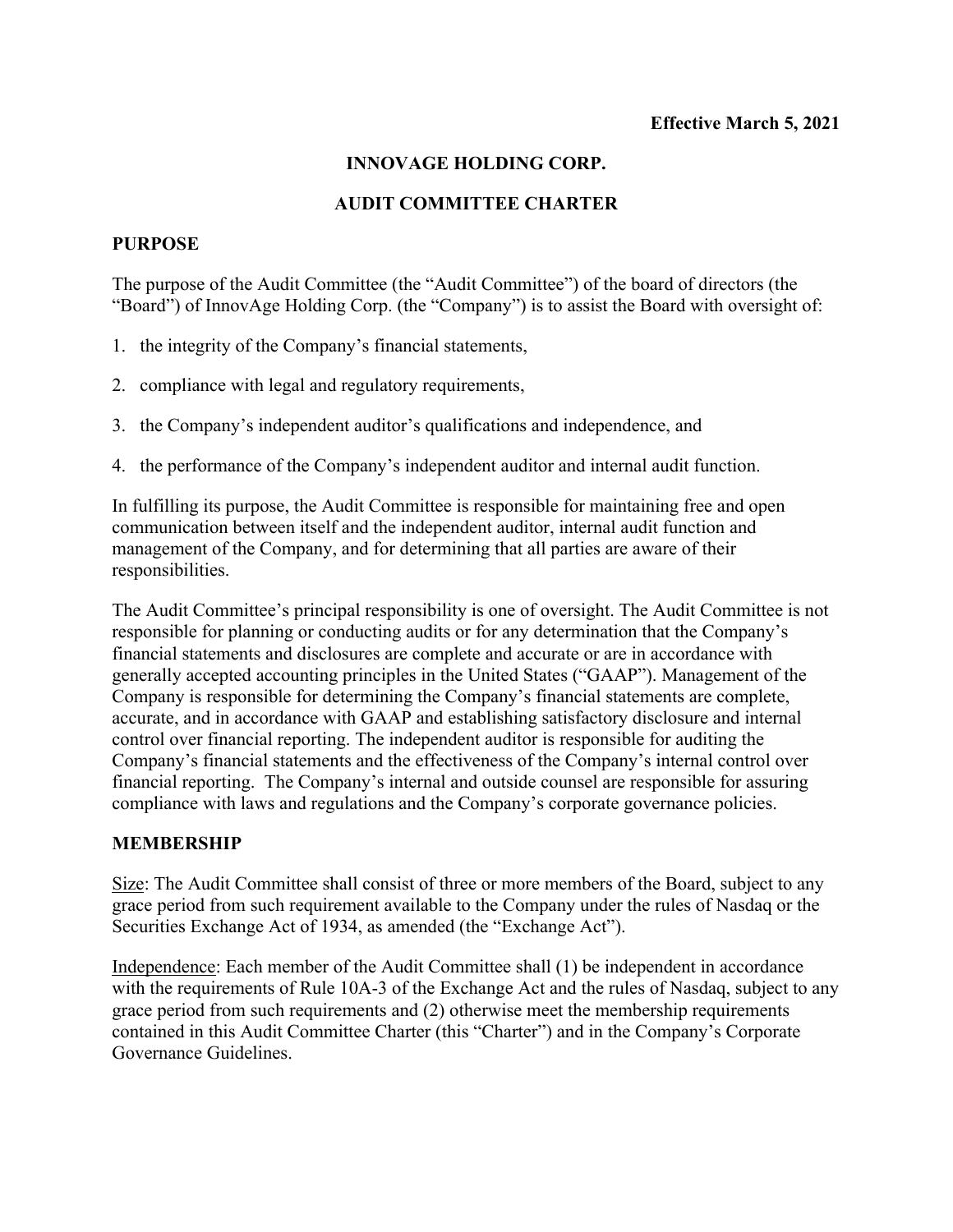Financial Expertise: Each member of the Audit Committee must be financially literate, as determined by the Board in its business judgment. At least one member of the Audit Committee must have accounting or related financial management expertise, as determined by the Board in its business judgment. At least one member of the Audit Committee must be an audit committee financial expert who satisfies the definition of audit committee financial expert as set forth in the federal securities laws. A person who satisfies this definition of audit committee financial expert will also be presumed to have accounting or related financial management expertise.

Onboarding / Education: The Company will provide new members of the Audit Committee with appropriate onboarding briefing and the full Audit Committee with educational resources and opportunities related to accounting principles and procedures, current accounting topics pertinent to the Company and other matters as may be requested by the Audit Committee.

Overboarding: No member of the Audit Committee may serve simultaneously on the audit committee of more than two other public companies.

Appointment/Term/Removal: Subject to the terms and conditions of the Director Nomination Agreement, (1) the members of the Audit Committee shall be appointed by the Board based on recommendations from the Compensation, Nominating and Governance Committee; (2) the members of the Audit Committee shall serve for such term or terms as the Board may determine or until earlier resignation or death; and (3) the Board may remove any member from the Audit Committee at any time with or without cause.

# **STRUCTURE AND OPERATIONS**

Leadership: Subject to the terms and conditions of the Director Nomination Agreement, the Board shall designate one member of the Audit Committee as the chair based on recommendations of the Compensation, Nominating and Governance Committee.

Meetings: The Audit Committee shall meet at least 4 times a year at such times and places as it deems necessary or appropriate to fulfill its responsibilities. The agenda for Audit Committee meetings will be prepared by the Audit Committee chair in consultation with the other Audit Committee members, the Chief Financial Officer, the head of internal audit and the independent auditor. The Audit Committee shall keep minutes of its proceedings and periodically report to the Board regarding its discussions and actions and regarding any issues that arise with respect to the quality or integrity of the Company's financial statements, the Company's compliance with legal or regulatory requirements and the performance of the Company's independent auditors, the performance of the Company's internal audit function, and shall make recommendations or report findings to the Board as appropriate.

A majority of the members of the Audit Committee shall constitute a quorum for the transaction of business. The Audit Committee may act only upon approval of a majority of its members constituting a quorum. The Audit Committee may act in writing by the unanimous consent of its members. The Audit Committee is governed by the same rules regarding meetings (including meetings in person or by telephone or other similar communications equipment), action without meetings, notice, waiver of notice and voting requirements as are applicable to the Board.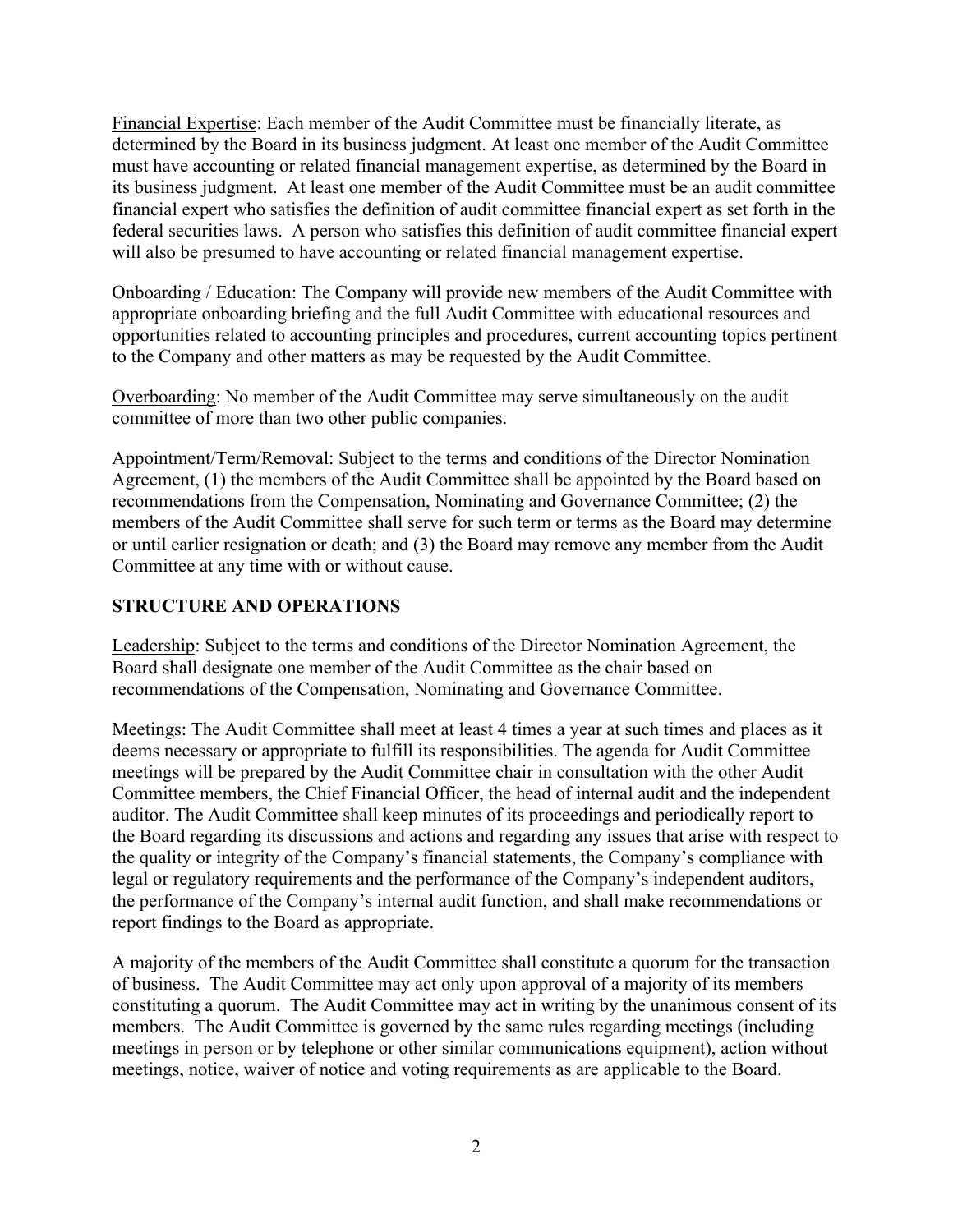The Audit Committee may invite any members of management or the internal auditors or representatives of the Company's independent auditor to its meetings as it deems appropriate. However, the Audit Committee shall have the opportunity to meet regularly without such individuals present in executive session. In addition, the Audit Committee shall meet periodically with management, with the head of internal audit and with the independent auditor in separate executive sessions to discuss any matters that the Audit Committee or any of these persons or groups believes should be discussed privately.

Outside Advisors: The Audit Committee shall have the authority, in its sole discretion, to retain and terminate an independent auditor, outside legal counsel and such other advisors as it deems necessary to fulfill its duties and responsibilities under this Charter. However, the Audit Committee shall not be required to implement or act consistently with the advice or recommendations of the independent auditor, outside legal counsel or other advisor, and the authority granted in this Charter shall not affect the ability or obligation of the Audit Committee to exercise its own judgment in fulfillment of its duties under this Charter. The Audit Committee shall set the compensation and retention terms and oversee the work of the independent auditor, outside legal counsel or any other advisors. Any communications between the Audit Committee and its outside legal counsel will be privileged communications.

Funding: The Audit Committee shall receive appropriate funding from the Company, as determined by the Audit Committee in its capacity as a committee of the Board, for the payment of compensation, including, without limitation, usual and customary expenses and charges, to any independent auditor, outside legal counsel and any other advisors, and the ordinary administrative expenses of the Audit Committee that are necessary or appropriate in carrying out its duties.

Delegation of Authority: Subject to the terms and conditions of the Director Nomination Agreement and to the extent allowed by applicable law and rules of Nasdaq, the Audit Committee shall have the authority to delegate any of its responsibilities, along with the authority to take action in relation to such responsibilities, to one or more subcommittees as the Audit Committee may deem appropriate in its sole discretion, provided that decisions of such subcommittees to grant pre-approvals shall be presented to the full Audit Committee at its next scheduled meeting.

Books and Records: The Audit Committee will have access to the Company's books, records, facilities and personnel.

## **DUTIES AND RESPONSIBILITIES**

The Audit Committee shall have the following authority and responsibilities:

1. Auditor Appointment: To (1) appoint, retain or replace an independent registered public accounting firm to act as the Company's independent auditor for the purpose of auditing the Company's annual financial statements, books, records, accounts and internal controls over financial reporting or performing other audit, review or attest services for the Company, (2) set the compensation of the Company's independent auditor, (3) approve all audit engagement fees and terms, (4) oversee the work done by the Company's independent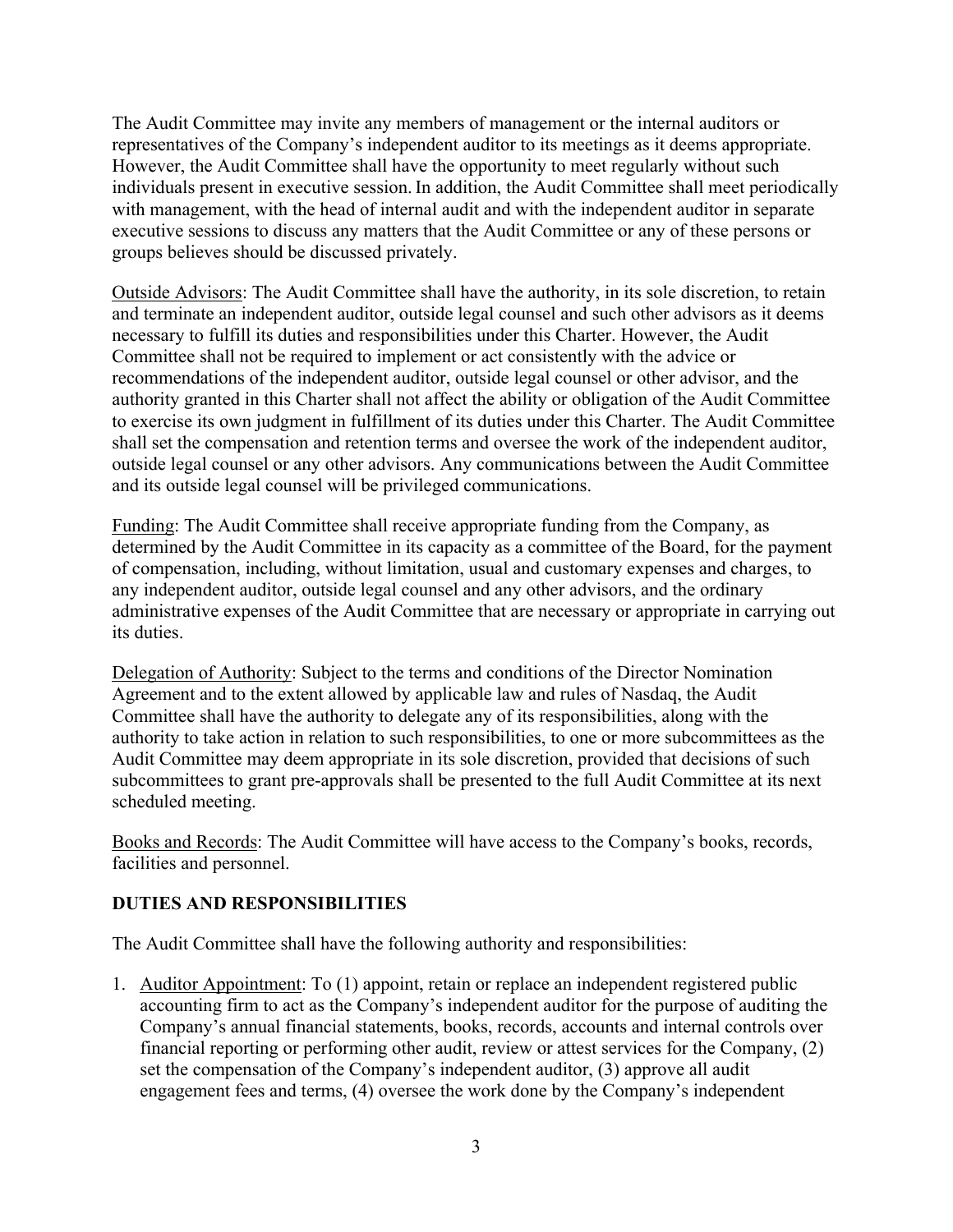auditor, and (5) terminate the Company's independent auditor, if necessary. The independent auditor shall report directly to the Audit Committee.

- 2. Pre-Approval: To pre-approve all audit and permitted non-audit and tax services that may be provided by the Company's independent auditor or other registered public accounting firms as and to the extent required by the Exchange Act and the Sarbanes-Oxley Act of 2002 in accordance with any pre-approval policy adopted by the Audit Committee, and establish any other necessary policies and procedures for the Audit Committee's pre-approval of permitted services in compliance with applicable SEC rules and review such pre-approval policies at least quarterly. The Chair (or any Audit Committee member if the Chair is unavailable) may pre-approve such services in between Committee meetings; provided, however, that the Chair (or such other Committee member) must disclose all such pre-approved services to the full Committee at the next scheduled meeting and in accordance with any other procedures set forth in any pre-approval policy adopted by the Audit Committee.
- 3. Audit: To review and discuss with the Company's independent auditor (1) the auditor's responsibilities under generally accepted auditing standards and the responsibilities of management in the audit process, (2) the overall audit strategy, planning and staffing, (3) the scope and timing of the annual audit, (4) any significant risks identified during the independent auditor's risk assessment procedures, (5) the matters required to be discussed by the Statement on Auditing Standards No. 1301, as amended, relating to the conduct of the audit and (6) when completed, the results, including significant findings, of the annual audit.
- 4. Audit Problems: To review and discuss with the Company's independent auditor and management (1) any audit problems or difficulties, including difficulties encountered by the Company's independent auditor or internal audit department during their audit work (such as (i) restrictions on the scope of their activities or their access of information, (ii) any accounting adjustments that were noted or proposed by the independent auditors but were "passed" (as immaterial or otherwise), (iii) any "management" or "internal control" letter issued, or proposed to be issued, by the independent auditors to the Company and (iv) the responsibilities, budget and staffing of the Company's internal audit function), (2) any significant disagreements with management and (3) management's response to these problems, difficulties or disagreements; and to resolve any disagreements between the Company's independent auditor or internal audit department and management.
- 5. Internal Audit: To review, discuss with the Company's independent auditor, and approve the functions of the Company's internal audit department, including its purpose, authority, organization, responsibilities, budget and staffing, along with updates regarding significant changes thereto; and to review the scope and performance of the department's internal audit plan, including the results of any internal audits and any remedial actions, any reports to management and management's response to those reports or internal audit department; and to review and approve the hiring, dismissal, evaluation and compensation of the head of internal audit.
- 6. Internal Controls: To review with management, internal audit, and the Company's independent auditor the adequacy and effectiveness of the Company's internal control over financial reporting and disclosure controls and procedures, including any significant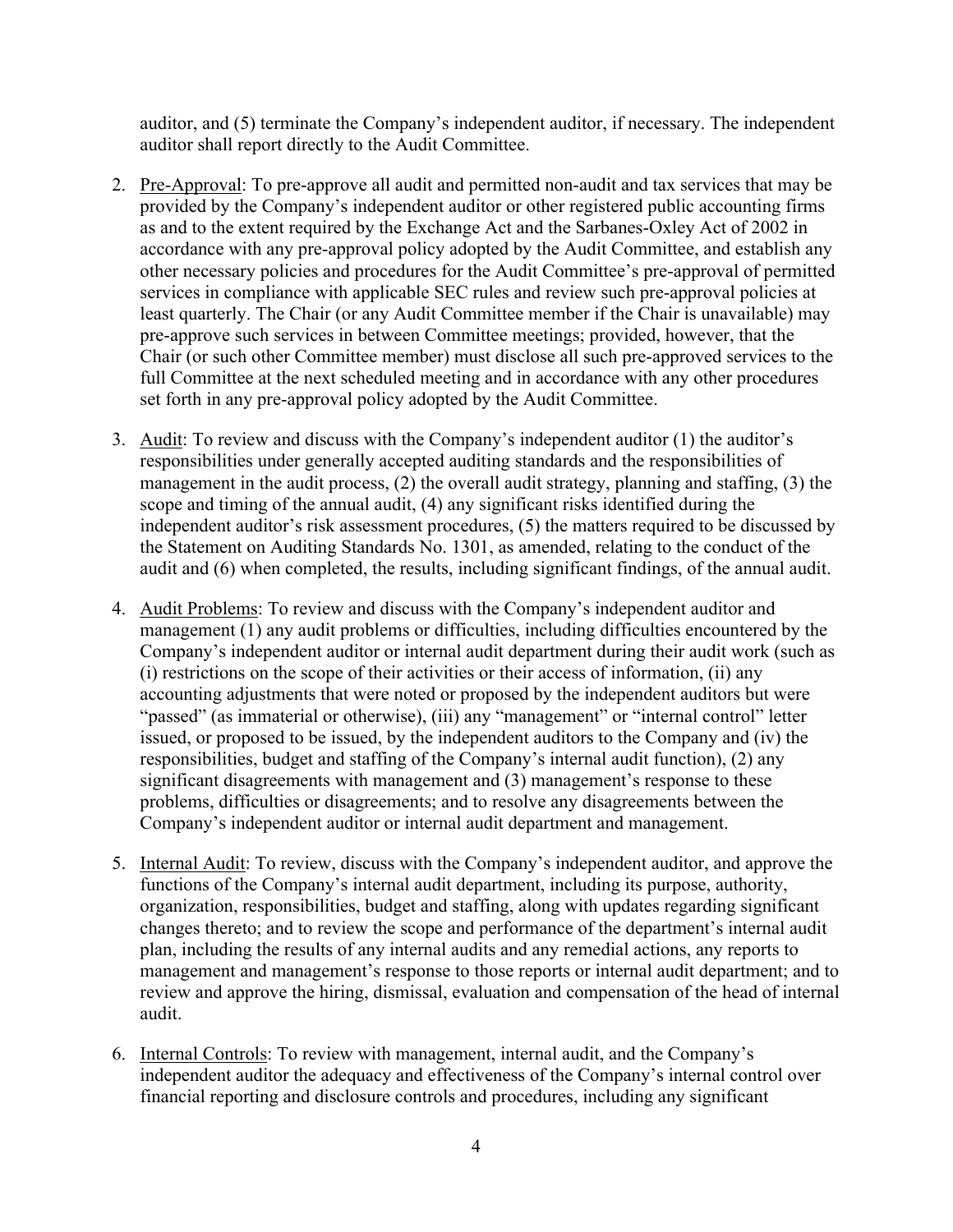deficiencies, material weaknesses or other major issues in the design or operation of, and any material changes in, the Company's controls and any special audit steps adopted in light of any material control deficiencies, and any fraud involving management or other employees with a significant role in such internal controls, and review and discuss with management and the Company's independent auditor disclosure relating to the Company's controls, management's and the independent auditor's report on the effectiveness of the Company's internal control over financial reporting and the required management certifications to be included in or attached as exhibits to the Company's annual report on Form 10-K or quarterly report on Form 10-Q, as applicable.

- 7. Risk Assessment and Risk Management: Taking into consideration the allocation of responsibility for risk oversight to the other committees of the Board, to review and discuss with management the risks faced by the Company and the policies, guidelines and process by which management assesses and manages the Company's risks, including the Company's major financial risk exposures and cybersecurity risks and the steps management has taken to monitor and control such exposures.
- 8. Annual Financials: To review and discuss with the Company's independent auditor and management the Company's annual audited financial statements (including the related notes), the form of audit opinion to be issued by the independent auditor on the financial statements and the disclosure under "Management's Discussion and Analysis of Financial Condition and Results of Operations," to be included in the Company's annual report on Form 10-K before the Form 10-K is filed. The Audit Committee shall recommend to the Board whether the audited financial statements should be included in the Company's annual report on Form 10-K.
- 9. Quarterly Financials: To review and discuss with the Company's independent auditor and management the Company's quarterly financial statements (including the related notes) and the disclosure under "Management's Discussion and Analysis of Financial Condition and Results of Operations" to be included in the Company's quarterly report on Form 10-Q before the Form 10-Q is filed.
- 10. Earnings Releases: To review and discuss with management and the Company's independent auditor: the Company's earnings press releases, including the type of information to be included and its presentation and the use of any pro forma, adjusted or other non-GAAP financial information; and any financial information and earnings guidance provided to analysts and ratings agencies, including the type of information to be disclosed and type of presentation to be made. Such discussions may be general (consisting of discussing the types of information to be disclosed and the types of presentations to be made), provided that each earnings release or each instance in which the Company provides earnings guidance need not be discussed in advance.
- 11. Financial Statements Issues: To review with management and the Company's independent auditor (1) any major issues regarding accounting principles and financial statement presentations, including any significant changes in the Company's selection or application of accounting principles, (2) analyses prepared by management setting forth significant financial reporting issues and judgments made in connection with the preparation of the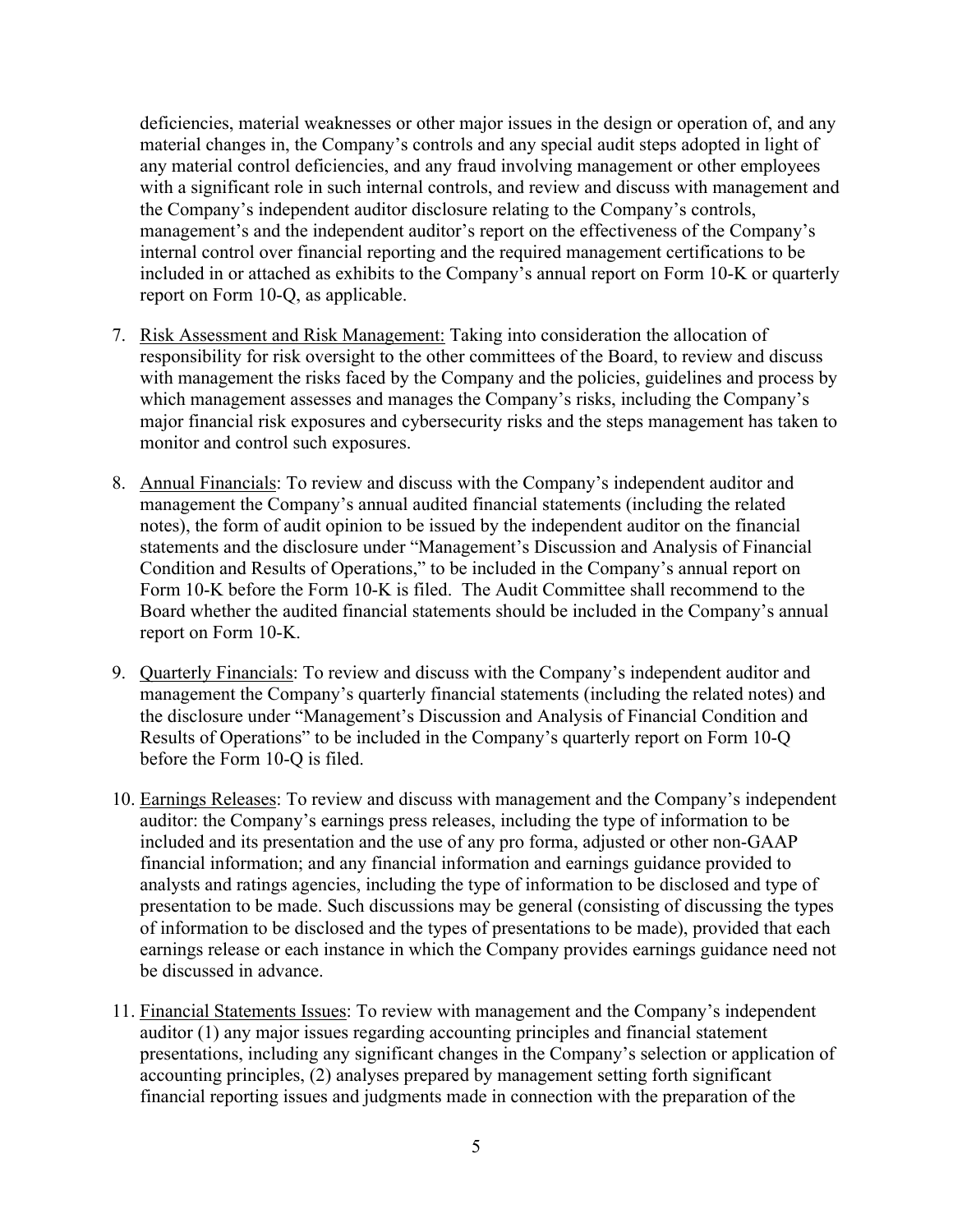Company's financial statements, including analyses of the effects of alternative GAAP methods on the Company's financial statements, (3) the effect of regulatory and accounting initiatives, as well as off-balance sheet structures, on the Company's financial statements, (4) consideration of the judgment of both management and the independent auditor about the quality, not just the acceptability, of accounting principles, and (5) the completeness and clarity of the disclosures in the financial statements.

- 12. Auditor National Office: To discuss with the independent auditor material issues on which the national office of the independent auditor was consulted by the Company's audit team.
- 13. Auditor Communications: To review and discuss with the Company's independent auditor (1) all critical accounting policies and practices to be used, (2) all alternative treatments of financial information within GAAP that have been discussed with management, the ramifications of the use of such alternative treatments and the treatment preferred by the independent auditor, and (3) other material written communications between the independent auditor and management, such as any management letter or schedule of unadjusted differences.
- 14. Quality Control/Independence Report: At least annually, to obtain and review a report by the Company's independent auditor that describes (1) the independent auditor's internal quality control procedures, (2) any material issues raised by the most recent internal quality control review, peer review or Public Company Accounting Oversight Board ("PCAOB") review or inspection of the firm or by any other inquiry or investigation by governmental or professional authorities in the past five years regarding one or more audits carried out by the independent auditor and any steps taken to deal with any such issues, and (3) to assess the independent auditor's independence, all relationships between the independent auditor and the Company or any of its subsidiaries.
- 15. Audit Committee Report: To produce the audit committee report required to be included in the Company's proxy statement, and review the disclosure in the Company's proxy statement regarding the Audit Committee.
- 16. Auditor Evaluation: At least annually, after reviewing the independent auditors' report referred to in paragraph 14 above and such auditors' work throughout the year, to evaluate the qualifications, performance and independence of the Company's independent auditor, including an evaluation of the lead audit partner, and taking into account the opinions of management and the internal auditor.
- 17. Auditor Rotation: To assure the regular rotation of the lead audit partner at the Company's independent auditor as required by law; and to consider regular rotation of the accounting firm serving as the Company's independent auditor. The Audit Committee shall present its conclusions with respect to the independent auditor to the Board.
- 18. Hiring Former Auditors: To set Company hiring policies for employees or former employees of the Company's independent auditor.